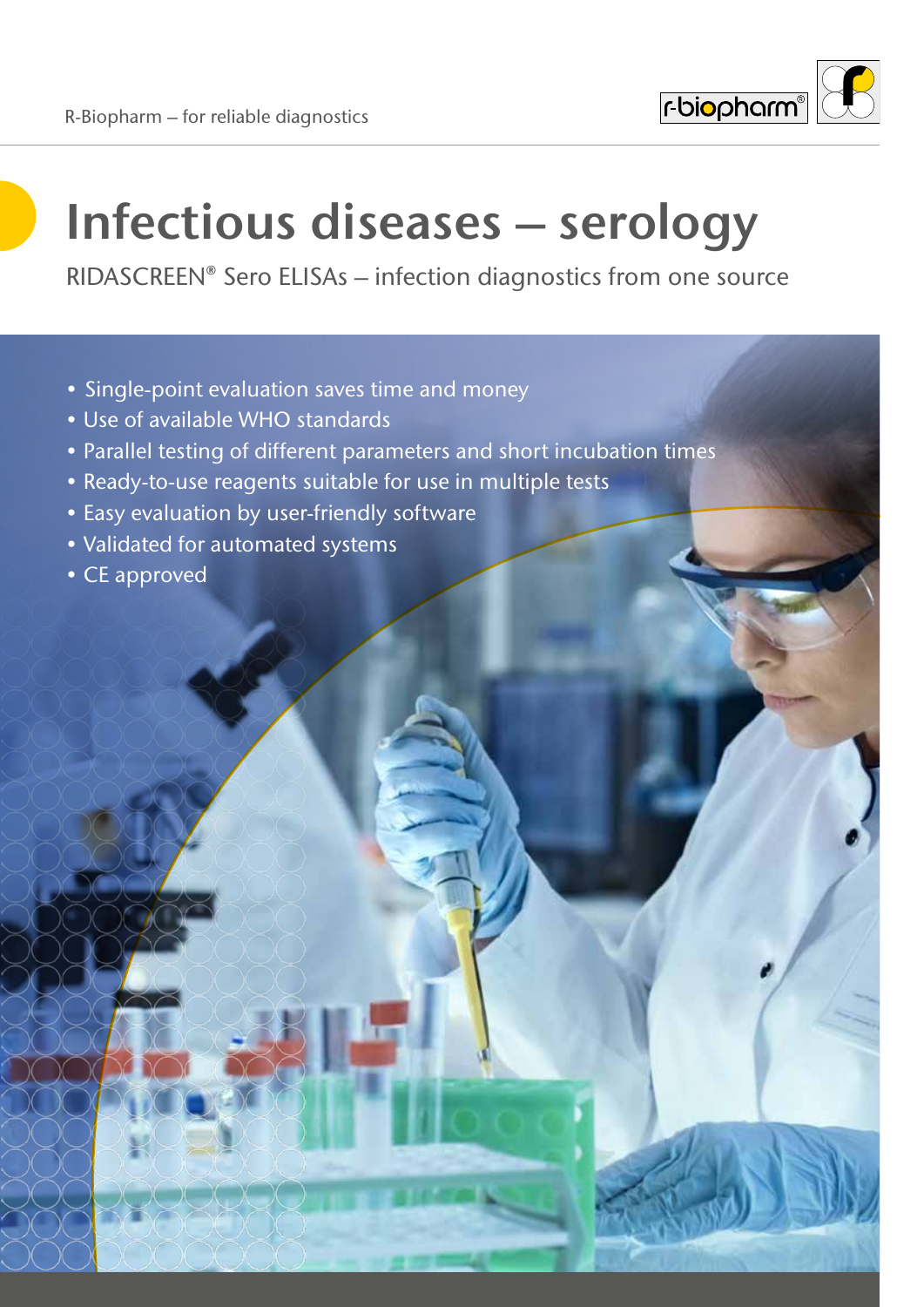#### **Demands on modern serologic diagnostics**

**R-Biopharm test systems for infectious diseases cover all important areas of modern serological diagnostics. All test kits are highly specific and sensitive for the respective pathogens.**

Individual patient analysis leads to multiple determinations which must be tested in parallel. Test specific reagents and different incubation times require an amount of time and work that can hardly be handled.

In our RIDASCREEN® Sero ELISA product group the number of reagents is reduced to a minimum by offering common buffers and conjugates. Identical incubation times also make the simultaneous analysis of different tests easier. Thus, RIDASCREEN® Sero ELISAs fulfil the essential requirements for an

automatic processing on modern ELISA systems that help to facilitate procedures in the laboratory. A single-point calibration of the standard curve reduces the number of standards to a single one and therefore keeps costs to the minimum. Interpretation of results is quick and easy by using RIDASOFT® Win. NET software.

For enabling an international comparibility of the test results R-Biopharm uses WHO-standards for several parameters (IU/ml).

#### **Antigens – the key to success**

The core of every single ELISA antibody detection assay is the antigen-coated microtiter plate. We exercise the greatest care when selecting our antigens. They come from laboratories that are specialized in antigen production. Only in this way quality of the antigens is guaranteed. Furthermore, via constant involvement of reference laboratories concerning various parameters we ensure that the latest developments in the antigen field are always

taken into account. Beside choosing the best antigen, the crucial factor affecting the quality of a test is the coating technique. Only the right conditions during the coating process will ensure that all the antigen epitopes perform their optimal presentation for binding to the antibodies. At the same time, any non-specific binding sites have to be blocked – a balancing act in every ELISA development.

#### **Additional control samples for broader quality assurance**

In Germany the new Guidelines of the German Medical Association for Quality Assurance of Laboratory Medical Examinations (RiliBÄK) stipulate additional control samples for medical laboratories allowing a significant enhancement of internal quality assurance for laboratory-specific tests. In accordance with these guidelines R-Biopharm

now supplies, besides the standard and the negative control, two additional control samples for all RIDASCREEN® Sero ELISA test kits, offering therefore an extremely high standard on quality assurance.

Rely on our more than 20 years experience in ELISA development and production

All RIDASCREEN® Sero ELISA test kits contain 2 additional controls for broader quality assurance purposes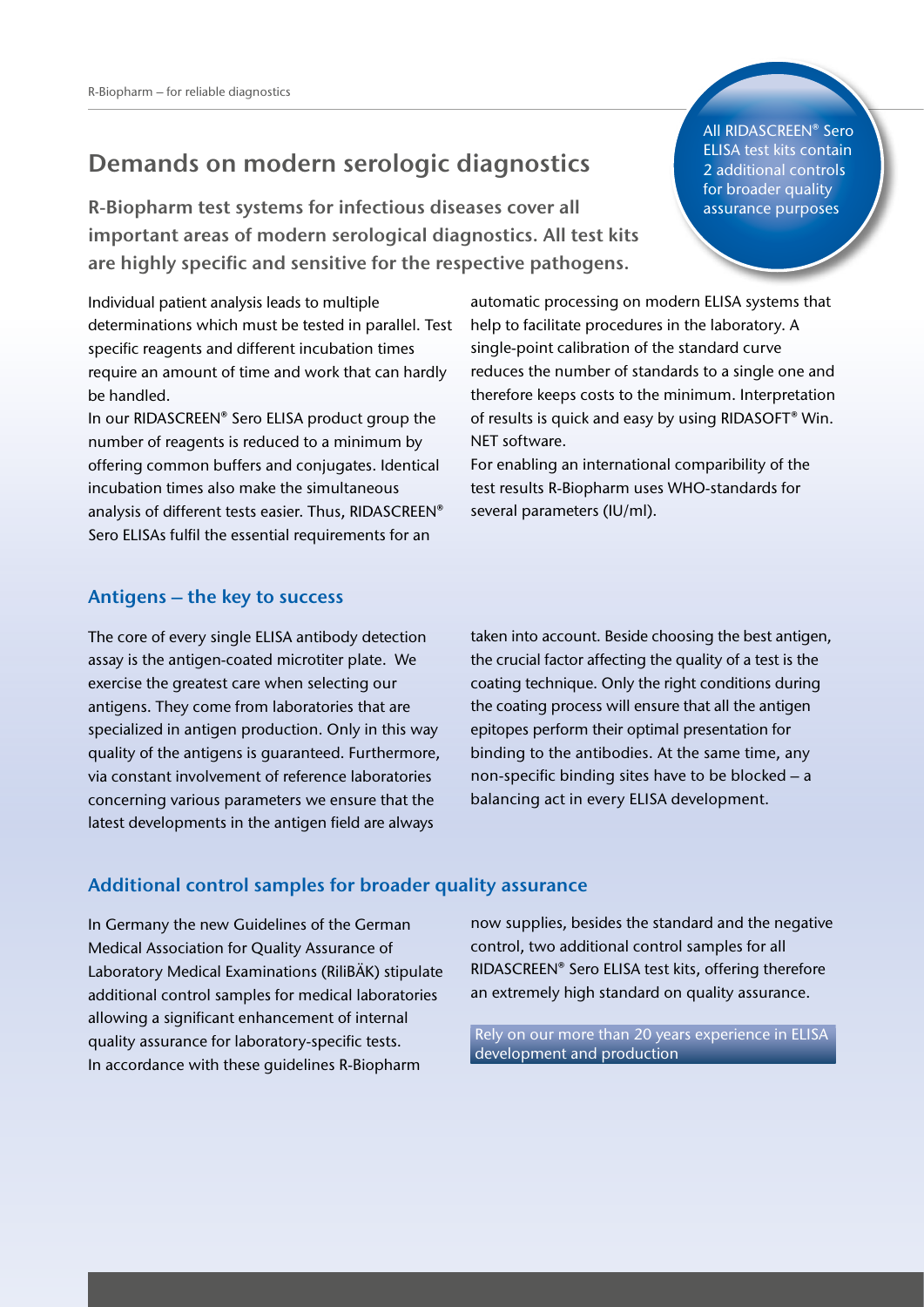

# **The significance of quantitative analysis in serology**

In case of serological ELISA tests a simple positive or negative evaluation is often not sufficient. In many human sera IgG antibodies against various types of pathogens are detectable without any evidence of acute infection. Similarly IgM and IgA antibodies can persist for any length of time after infection or decline slowly. Changes in the antibody titer (increase or decrease) detected while successive testing of serum samples finally give information about the situation of the patient. For state-of-theart ELISA tests, quantitative analysis of the antibody concentration (antibody titer) is therefore highly desirable. Beside the role in monitoring patients, quantification is also important for vaccination

monitoring. By vaccination a person with high antibody titers painful or dangerous reactions could be induced. An important prerequisite for this application is the adaptation of the test to an international standard serum. This is the only possibility of establishing an independent quantification in international units (IU/ml) and thereby enabling a comparative assessment of the test results.

Serological tests that only permit positive/negative assessments or calculate an index value from sample and cut-off values show a definite disadvantage compared to quantifiable tests.



## **Quantification using a standard curve**

To determine the standard curve required for quantification, a standard serum should be diluted to give at least five titer solutions of different strength (titer level). Each diluted solution is examined during the test. The results show the run of the standard curve. The more titer levels are taken into account, the more exact the calculation of the typical sigmoidal-shaped standard curve in an immunological test will emerge. The antibody titer of an unknown sample can then be read directly from the standard curve.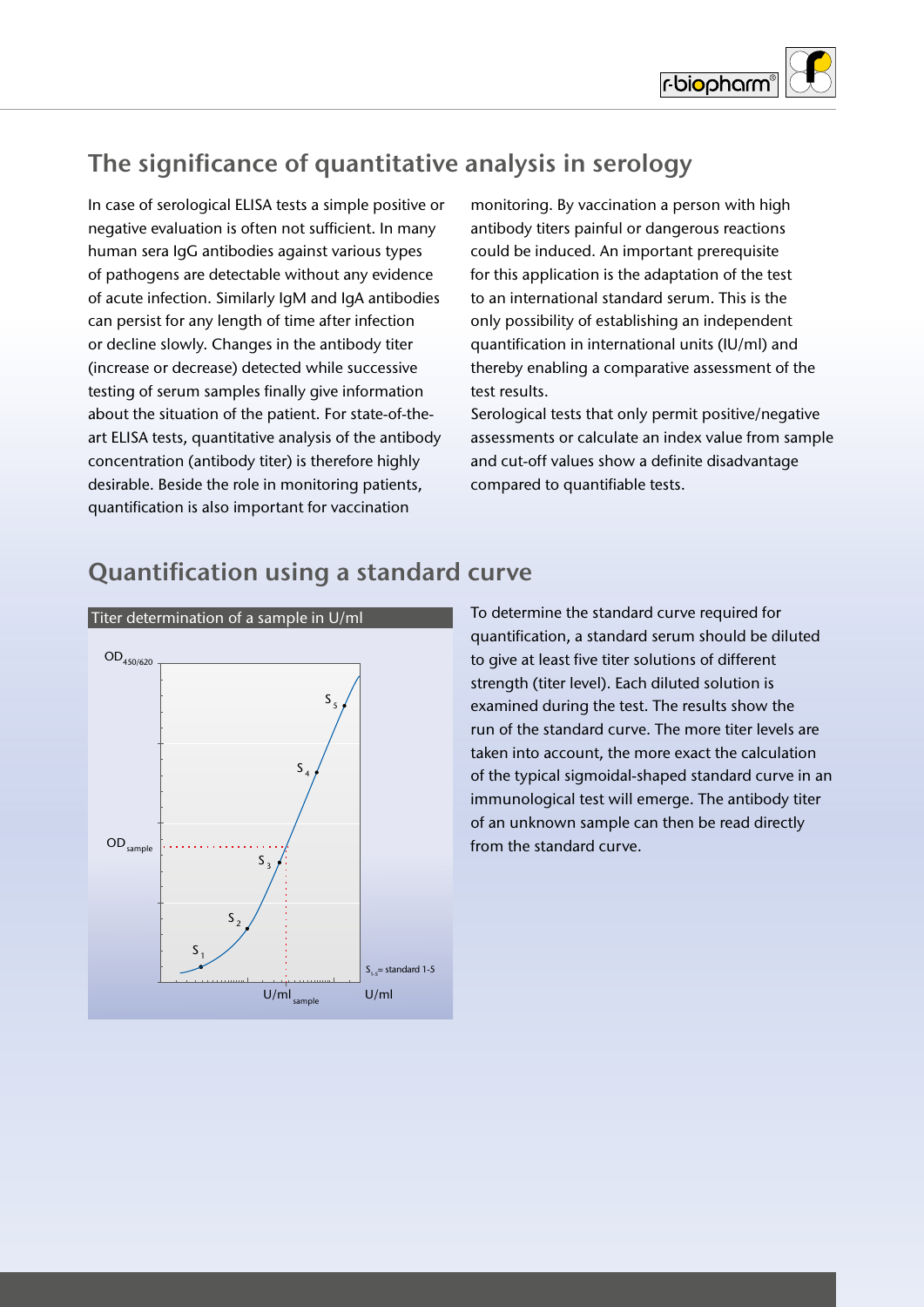#### **Economical single-point quantification**

Due to the fluctuations in activity during a series of test runs (interassay variance) the standard curve normally has to be recalculated for each new test run. However, if an ELISA meets certain quality requirements, it is not necessary to create a totally new standard curve by testing five or six standard concentrations. Variations in the standard curve from test run to test run are usually very slight. The relationship of the individual standard curves to each other is a simple mathematical one. A correction factor records the deviations.

Prerequisite is the extremely equable coating on our microtiter plates within an ELISA batch with low inter-assay

variance. This enables us to include a pre-calculated, batch-specific standard curve in every test kit we supply. The day-to-day deviations from this standard curve are calculated by the extinction value of a standard control serum that is part of every kit. The current serum value is set in proportion to the batchspecific value (target value). This determines the correction factor which is then used to calculate the current run of the curve.

#### **Software-supported evaluation**

The evaluation is very easy with RIDASOFT® Win.NET, our specially developed software. Once the batchspecific parameters are entered, the software calculates the result from the patient samples.



Therefore, you get with only one standard economically a quantitative test result instead of using five or six. Matching the curve to international standard serum enables the result to be displayed in International Units (IU/ml). International standards do not exist for all parameters. In such cases the result is shown in test-specific units (U/ml).

Simultaneously parallel during the test run the software checks whether the quality assurance criteria were maintained.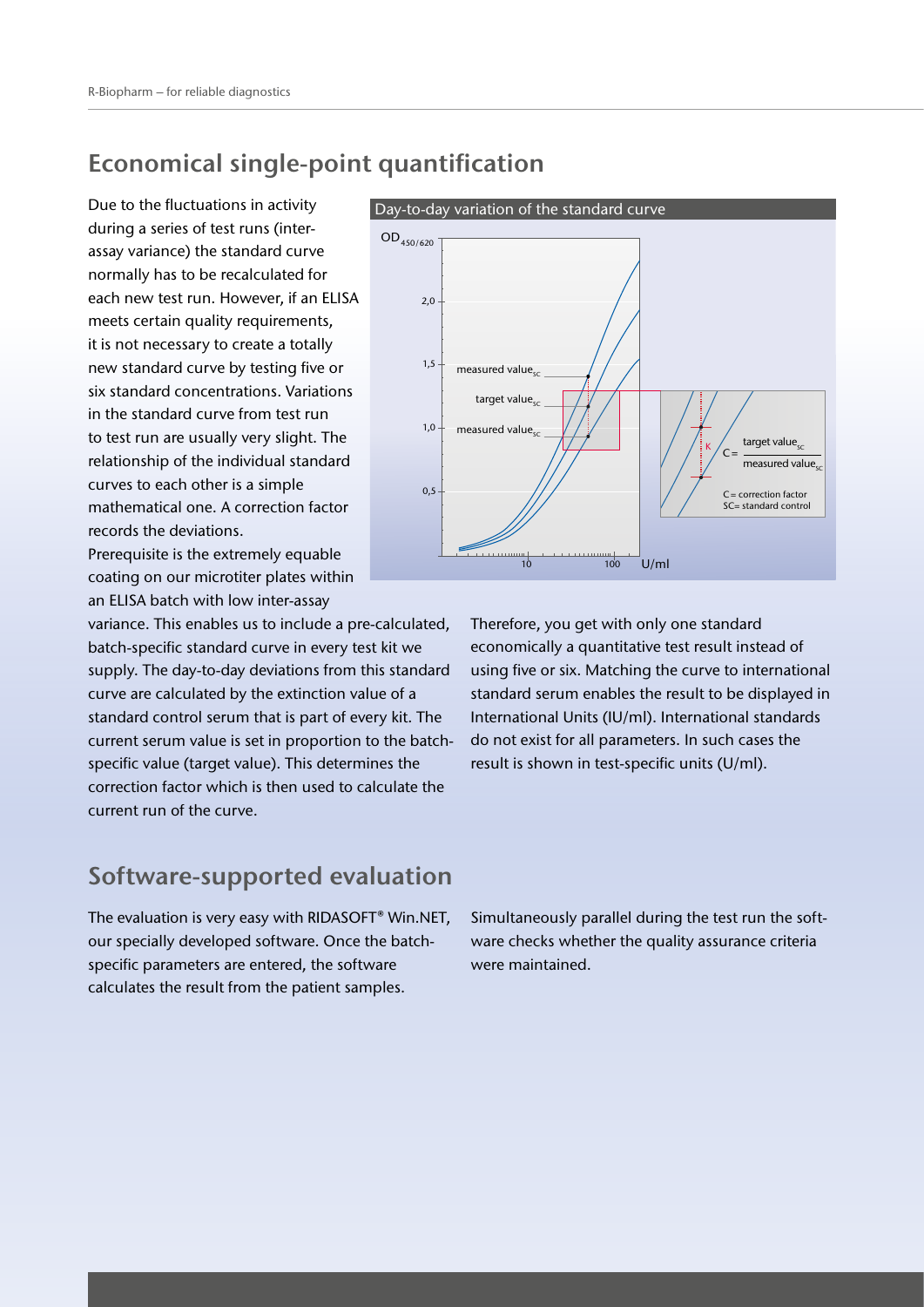

## **RIDASCREEN® Sero conjugates**

Different infectious agents induce immune responses of varying strengths. Therefore, in modern ELISA antibody detection assays, the different components for each parameter must be perfectly matched. By using the same reagents there is a risk to loose this fine-tuning. By providing two different conjugate concentrations within each

immunoglobulin class, we succeeded in adjustment of each parameter individually. Thus, you find an HD or LD conjugate (high and low dilution, respectively) in our RIDASCREEN® Sero ELISAs. Despite the use of uniform reagents, optimal adjustment of each test is guaranteed.

## **RIDASCREEN® colour code**

To prevent confusion concerning the different immunoglobulin classes, we offer colourcoded reagents. The colours on the lids indicate the immunoglobulin class (IgA, IgG, IgM). Additionally the reagents themselves are dyed in the same colour, facilitating to do a visual check while pipetting.



## **Automation**

All the RIDASCREEN® Sero ELISAs were checked for their ability using them in commercial ELISA machines. In this context, using common reagents for different parameters, the RIDASCREEN® Sero ELISAs achieve the essential requirements for automatic processing.

Are you interested in complete solution for your laboratory (ELISA and automation)? Feel free to contact us.

## **Quality assurance**

Our ELISAs all carry the CE mark. Each of the reagents as well as the complete test kits are subject to regular inspection. As a certified corporation in

accordance with DIN EN ISO 9001 and DIN EN ISO 13485, we meet any quality demands you expect from a business partner.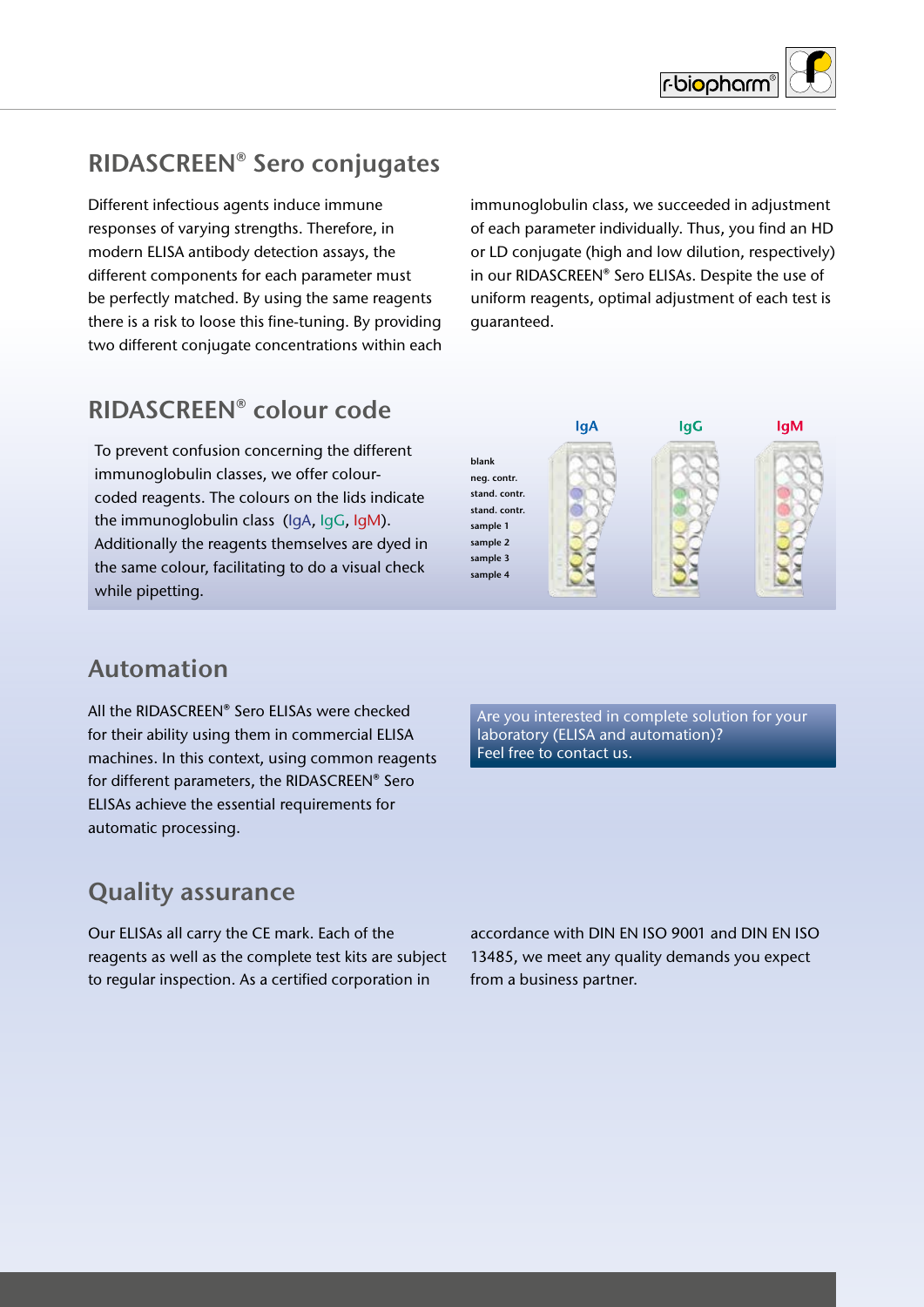## **Test procedure for the RIDASCREEN® ELISAs**

**Dilute the serum with the sample buffer according to the test instructions. Insert the required microtiter strips into the holder.**

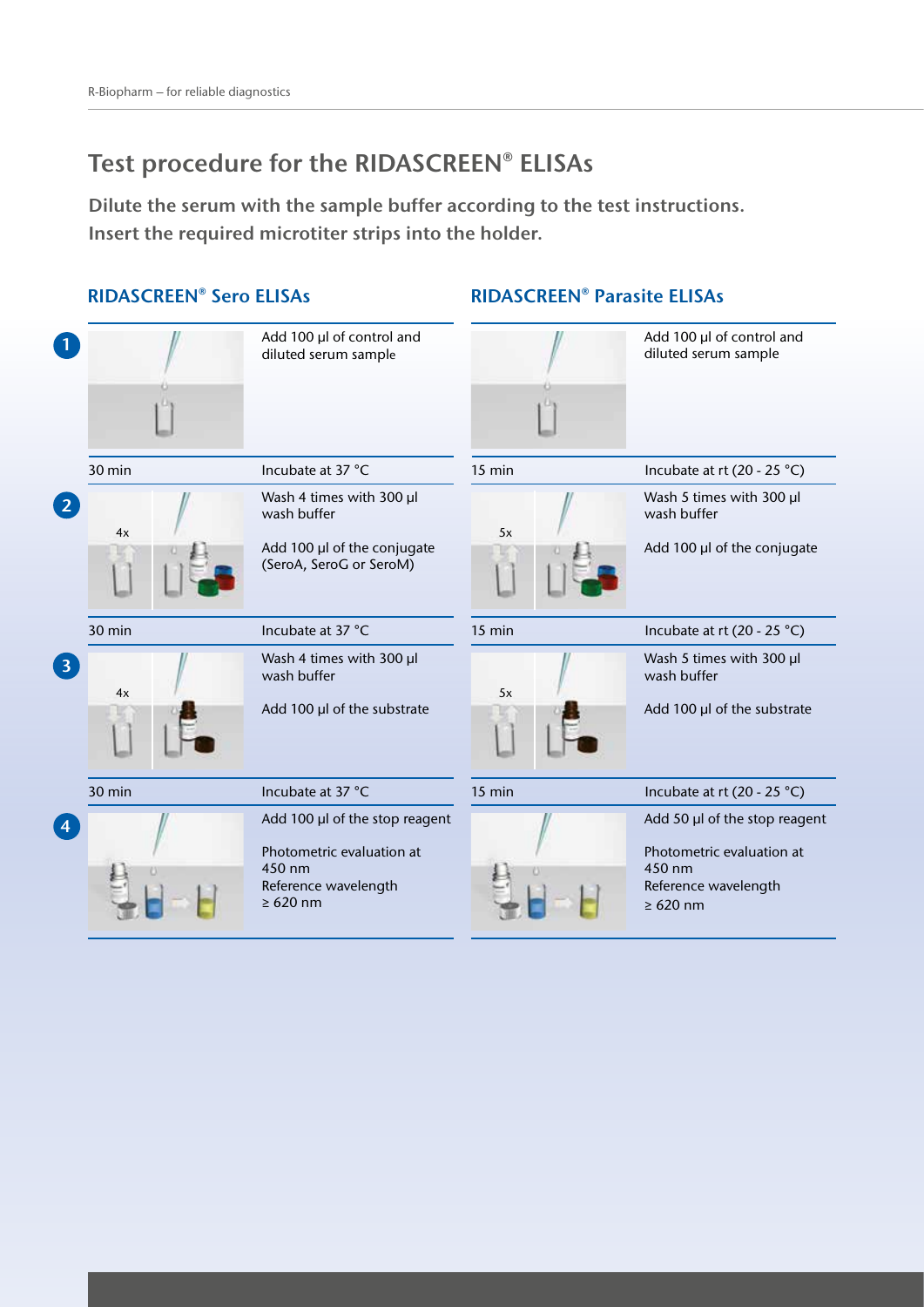

Infectious diseases/antibody detection

#### **Sero ELISA**

| <b>Product</b>                                                                                            | <b>Description</b>                                                                                                                                                                                                                                           | <b>Tests</b>    | <b>Matrix</b>           | Art. No.                |                 |
|-----------------------------------------------------------------------------------------------------------|--------------------------------------------------------------------------------------------------------------------------------------------------------------------------------------------------------------------------------------------------------------|-----------------|-------------------------|-------------------------|-----------------|
| <b>Virus</b>                                                                                              | <b>Enzyme immunoassays</b>                                                                                                                                                                                                                                   |                 |                         |                         |                 |
| <b>RIDASCREEN®</b><br>Masern/Measles Virus IgG<br>Masern/Measles Virus IgM                                | Specific detection of IgG or IgM antibodies<br>against Measles virus. IgG-analysis in<br>international units (mIU/ml)                                                                                                                                        | 96<br>96        | Serum<br>Serum          | K5421<br>K5431          |                 |
| <b>RIDASCREEN®</b><br>Mumps Virus IgG<br>Mumps Virus IgM                                                  | Specific detection of IgG or IgM antibodies<br>against Mumps virus                                                                                                                                                                                           | 96<br>96        | Serum<br>Serum          | K5521<br>K5531          |                 |
| <b>RIDASCREEN®</b><br>Parvovirus B19 IgG<br>Parvovirus B19 IgM                                            | Specific detection of IgG or IgM antibodies<br>against Parvovirus B19. Detection of<br>antibodies against recombinant VP1 and<br>VP2. Differentiation between acute and<br>past infection with Parvovirus B19 IgG<br>analysis in international units (IU/ml) | 96<br>96        | Serum<br>Serum          | K6021<br>K6031          |                 |
| <b>RIDASCREEN®</b><br>Hantavirus Dobrava/Hantaan<br>lgG<br>Hantavirus Dobrava/Hantaan                     | Specific detection of IgG or IgM antibodies<br>against the Dobrava and Hantaan serotype<br>of Hantavirus                                                                                                                                                     | 96<br>96        | Serum<br>Serum          | K9121<br>K9131          |                 |
| lgM<br><b>RIDASCREEN®</b><br>Hantavirus Puumala IgG<br>Hantavirus Puumala IgM                             | Specific detection of IgG or IgM antibodies<br>against the Puumala serotype of<br><b>Hantavirus</b>                                                                                                                                                          | 96<br>96        | Serum<br>Serum          | K9221<br>K9231          |                 |
| <b>Bacteria</b>                                                                                           | Enzyme immunoassays                                                                                                                                                                                                                                          |                 |                         |                         |                 |
| <b>RIDASCREEN®</b><br>Bordetella IgA<br>Bordetella IgG<br>Bordetella IgM                                  | Specific detection of IgA, IgG or IgM<br>antibodies against Bordetella pertussis and<br>Bordetella parapertussis. Differentiation<br>between infections and immune status<br>after vaccination                                                               | 96<br>96<br>96  | Serum<br>Serum<br>Serum | K2511<br>K2521<br>K2531 |                 |
| <b>RIDASCREEN®</b><br>Borrelia IgG<br>Borrelia IgM                                                        | Specific detection of IgG or IgM antibodies<br>against Borrelia burgdorferi sensu lato                                                                                                                                                                       | 96<br>96        | Serum<br>Serum          | K3221<br>K3231          |                 |
| <b>RIDASCREEN®</b><br>Helicobacter IgA<br>Helicobacter IgG                                                | Specific detection of IgA or IgG antibodies<br>against Helicobacter pylori                                                                                                                                                                                   | 96<br>96        | Serum<br>Serum          | K2311<br>K2321          |                 |
| <b>RIDASCREEN®</b><br>Mycoplasma pneumoniae IgA<br>Mycoplasma pneumoniae IgG<br>Mycoplasma pneumoniae IgM | Specific detection of IgA, IgG or IgM<br>antibodies against Mycoplasma pneumoniae                                                                                                                                                                            | 96<br>96<br> 96 | Serum<br>Serum<br>Serum | K4311<br>K4321<br>K4331 |                 |
| <b>Bacteria toxins</b>                                                                                    | Enzyme immunoassays                                                                                                                                                                                                                                          |                 |                         |                         | <b>SHARBORS</b> |
| <b>RIDASCREEN®</b><br>Bordetella PT IgA<br>Bordetella PT IgG                                              | Specific detection of IgA or IgG antibodies<br>against toxin of Bordetella pertussis IqA<br>and IgG analysis in international units<br>(IU/ml)                                                                                                               | 96<br>96        | Serum<br>Serum          | K2611<br>K2621          |                 |
| RIDASCREEN® Diphtherie IgG                                                                                | Specific detection of IgG antibodies against<br>Diphtherietoxoid. Analysis in international<br>units (IU/ml)                                                                                                                                                 | 96              | Serum                   | K3821                   |                 |
| RIDASCREEN® Tetanus IgG                                                                                   | Specific detection of IgG antibodies against<br>Tetanustoxoid. Analysis in international<br>units (IU/ml)                                                                                                                                                    | 96              | Serum                   | K3721                   |                 |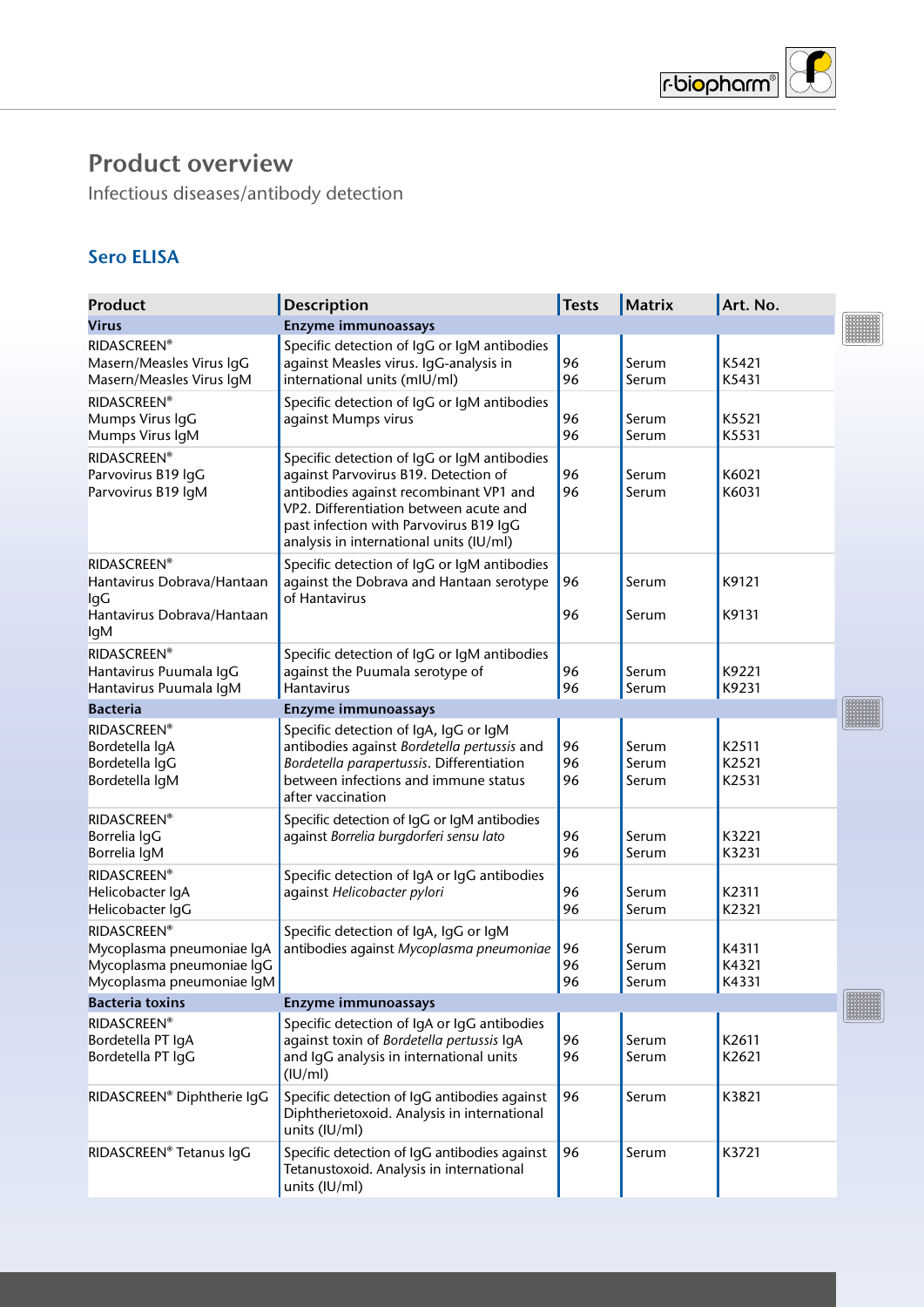Infectious diseases/antibody detection

#### **Infectious diseases**

| <b>Product</b>                       | Description                                                                     | <b>Tests</b>                                    | <b>Matrix</b> | Art. No.                                                          |
|--------------------------------------|---------------------------------------------------------------------------------|-------------------------------------------------|---------------|-------------------------------------------------------------------|
|                                      | <b>Microspot arrays</b>                                                         |                                                 |               |                                                                   |
| SeraSpot® Anti-Borrelia-10 IgG       | Specific detection of IgG antibodies<br>against Borrelia burgdorferi sensu lato | $1 \times 48$<br>$1 \times 96$<br>$2 \times 96$ |               | Serum/plasma SP-006-10 G-S6<br>SP-006-10 G-S12<br>SP-006-10 G-S24 |
| SeraSpot® Anti-Borrelia-10 IgM       | Specific detection of IqM antibodies<br>against Borrelia burgdorferi sensu lato | $1 \times 48$<br>$1 \times 96$<br>$2 \times 96$ |               | Serum/plasma SP-006-10 M-S6<br>SP-006-10 M-S12<br>SP-006-10 M-S24 |
| SeraSpot® Anti-Yersinia-6 IgA        | Specific detection of IgA antibodies<br>against Yersinia enterocolitica         | $1 \times 48$<br>$1 \times 96$<br>$2 \times 96$ |               | Serum/plasma SP-005-6 A-S6<br>SP-005-6 A-S12<br>SP-005-6 A-S24    |
| SeraSpot® Anti-Yersinia-6 IqG        | Specific detection of IgG antibodies<br>against Yersinia enterocolitica         | $1 \times 48$<br>$1 \times 96$<br>$2 \times 96$ |               | Serum/plasma SP-005-6 G-S6<br>SP-005-6 G-S12<br>SP-005-6 G-S24    |
| SeraSpot®<br>Anti-Helicobacter-6 IgA | Specific detection of IgA antibodies<br>against Helicobacter pylori             | $1 \times 48$<br>$1 \times 96$                  |               | Serum/plasma SP-007-6 A-S6<br>SP-007-6 A-S12<br>SP-007-6 A-S24    |
| SeraSpot®<br>Anti-Helicobacter-6 IgG | Specific detection of IgG antibodies<br>against Helicobacter pylori             | $1 \times 48$<br>$1 \times 96$<br>$2 \times 96$ |               | Serum/plasma SP-007-6 G-S6<br>SP-007-6 G-S12<br>SP-007-6 G-S24    |
| SeraSpot®<br>Anti-Treponema-4 IgG    | Specific detection of IgG antibodies<br>against Treponema pallidum              | $1 \times 48$<br>$1 \times 96$                  |               | Serum/plasma SP-010-4 G-S6<br>SP-010-4 G-S12                      |
| SeraSpot®<br>Anti-Treponema-4 IgM    | Specific detection of IgM antibodies<br>against Treponema pallidum              | $1 \times 48$<br>$1 \times 96$                  |               | Serum/plasma SP-010-4 M-S6<br>SP-010-4 M-S12                      |
| SeraSpot®<br>Anti-EBV-4 IgG          | Specific detection of IgG antibodies<br>against Epstein-Barr-Virus              | $1 \times 96$                                   |               | Serum/plasma SP-013-4 G-S12                                       |
| SeraSpot®<br>Anti-EBV-3 IgM          | Specific detection of IqM antibodies<br>against Epstein-Barr-Virus              | $1 \times 96$                                   |               | Serum/plasma SP-013-3 M-S12                                       |
| SeraSpot®<br>Anti-Parvovirus-6 IgG   | Specific detection of IgG antibodies<br>against Parvovirus                      | $1 \times 48$                                   |               | Serum/plasma SP-012-6 G-S6                                        |
| SeraSpot®<br>Anti-Parvovirus-5 IgM   | Specific detection of IgM antibodies<br>against Parvovirus                      | $1 \times 48$                                   |               | Serum/plasma SP-012-5 M-S6                                        |

#### **Mosquito-borne diseases**

|                                                                          | Enzyme immunoassays                                                      |          |                                          |  |
|--------------------------------------------------------------------------|--------------------------------------------------------------------------|----------|------------------------------------------|--|
| RIDASCREEN® Chikungunya<br>Virus IgG capture<br>Virus IgM µ-capture      | Specific detection of IqG or IqM antibodies<br>against Chikungunya virus | 96<br>96 | Serum/plasma K8121<br>Serum/plasma K8122 |  |
| <b>RIDASCREEN®</b><br>Dengue Virus IgG<br>Dengue Virus IgM µ-capture     | Specific detection of IqG or IqM antibodies<br>against Dengue virus      | 96<br>96 | Serum/plasma K8221<br>Serum/plasma K8222 |  |
| <b>RIDASCREEN®</b><br>Malaria Ab-Screening                               | Specific detection of IgG and IgM<br>antibodies against Plasmodium       | 96       | Serum/plasma K8341                       |  |
| <b>RIDASCREEN®</b><br>Zika Virus IgG capture<br>Zika Virus IgM µ-capture | Specific detection of IgG or IgM antibodies<br>against Zika virus        | 96<br>96 | Serum/plasma K8421<br>Serum/plasma K8431 |  |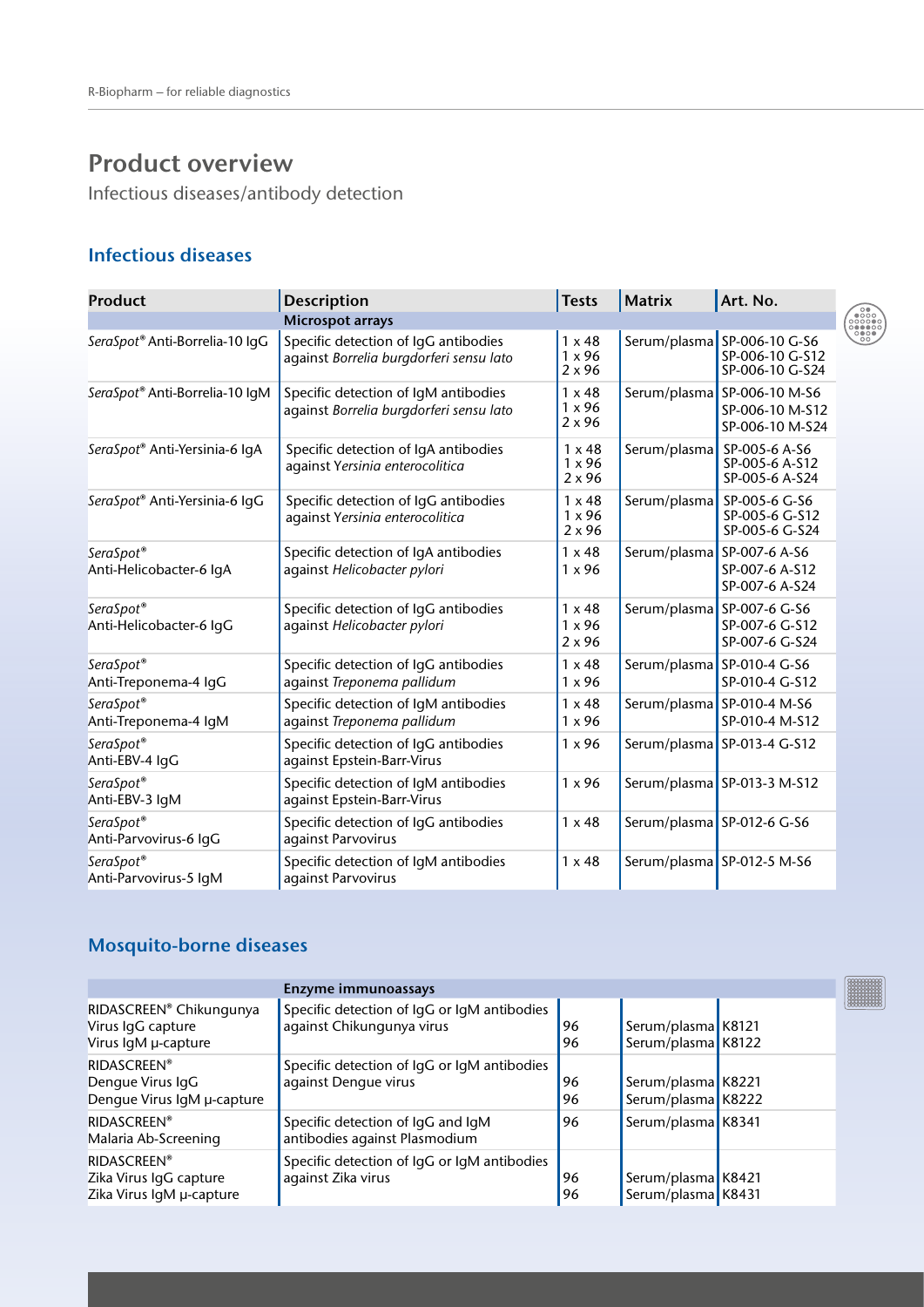

Infectious diseases/antibody detection

#### **Tick-borne encephalitis**

| Product                                            | <b>Description</b>                                                                  | <b>Tests</b> | <b>Matrix</b>  | Art. No.       |
|----------------------------------------------------|-------------------------------------------------------------------------------------|--------------|----------------|----------------|
|                                                    | Enzyme immunoassays                                                                 |              |                |                |
| <b>RIDASCREEN®</b><br>FSME/TBE IgG<br>FSME/TBE IgM | Specific detection of IgG or IgM antibodies<br>against tick-born encephalitis (TBE) | 96<br>96     | Serum<br>Serum | K3421<br>K3431 |

### **Parasite diagnostics**

| Enzyme immunoassays                                                                                        |    |                                                                             |       |
|------------------------------------------------------------------------------------------------------------|----|-----------------------------------------------------------------------------|-------|
| Specific detection of IqG antibodies against<br>Echinococcus granulosus and Echinococcus<br>multilocularis |    | Serum                                                                       | K7621 |
| Specific detection of IgG antibodies against<br>Entamoeba histolytica                                      |    | Serum                                                                       | K1721 |
| Specific detection of IqG antibodies against<br>Leishmania infantum                                        |    | Serum                                                                       | K7321 |
| Specific detection of IgG antibodies<br>against the larval forms of Taenia solium<br>(cysticercosis)       | 96 | Serum                                                                       | K7721 |
| Specific detection of IqG antibodies against<br>Toxocara canis                                             |    | Serum                                                                       | K7421 |
| Enzyme immunoassays                                                                                        |    |                                                                             |       |
| Trichinella spiralis                                                                                       |    | Serum/plasma TRIG0480<br>(citrate)                                          |       |
|                                                                                                            |    | 96 <br>96<br>196<br>96<br>Specific detection of IqG antibodies against   96 |       |

#### **Chlamydia diagnostics**

|                                                                                             | Enzyme immunoassays                                                                                                                                                        |          |                |                         |
|---------------------------------------------------------------------------------------------|----------------------------------------------------------------------------------------------------------------------------------------------------------------------------|----------|----------------|-------------------------|
| <b>RIDASCREEN®</b><br>Chlamydia IgG/IgM                                                     | Specific detection of IgG or IgM<br>antibodies against LPS antigen (LPS =<br>lipopolysaccharide) of Chlamydia                                                              | 96       | Serum          | <b>KGM3101</b>          |
| <b>RIDASCREEN®</b><br>Chlamydia trachomatis IqA<br>Chlamydia trachomatis IgG/<br><b>lgM</b> | Specific detection of IgA, IgG or IgM<br>antibodies against outer membrane<br>protein complex (COMP = Complexes of<br>Outer Membrane Proteins) of Chlamydia<br>trachomatis | 96<br>96 | Serum<br>Serum | K2911<br><b>KGM2901</b> |
| <b>RIDASCREEN®</b><br>Chlamydophila<br>pneumoniae IgA<br>Chlamydophila                      | Specific detection of IgA, IgG or IgM<br>antibodies against outer membrane protein<br>complex (COMP = Complexes of Outer<br>Membrane Proteins) of Chlamydophila            | 96<br>96 | Serum<br>Serum | K2811<br>K2821          |
| pneumoniae IqG<br>Chlamydophila<br>pneumoniae IqM                                           | pneumoniae                                                                                                                                                                 | 96       | Serum          | K2831                   |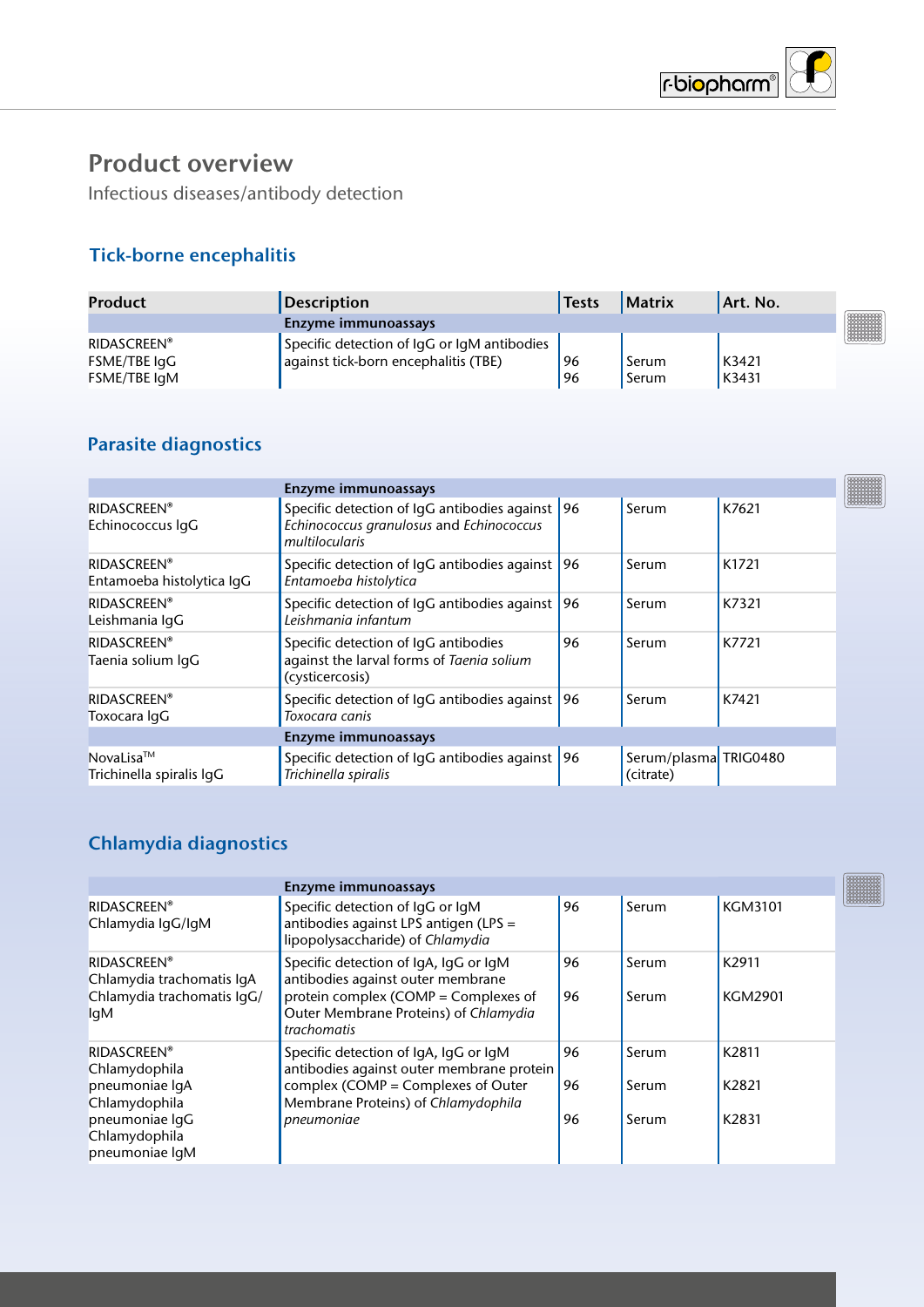Infectious diseases/antibody detection

### **Line blots for specific antibody detection**

| <b>Product</b>                                               | <b>Description</b>                                                                                                                                                                                                                                                   | <b>Tests</b>           | Matrix         | Art. No.         |                     |
|--------------------------------------------------------------|----------------------------------------------------------------------------------------------------------------------------------------------------------------------------------------------------------------------------------------------------------------------|------------------------|----------------|------------------|---------------------|
|                                                              | Line blots                                                                                                                                                                                                                                                           |                        |                |                  | <b>All Property</b> |
| <b>RIDA®LINE</b><br>Parvovirus B19 lgG<br>Parvovirus B19 lgM | Specific detection of IgG or IgM antibodies<br>against Parvovirus B19 with recombinant<br>antigens.<br>Line blots allow differentiation between<br>acute and past infection with Parvovirus<br>B19. Indicative for a probably persistent<br>Parvovirus B19 infection | <b>20</b><br><b>20</b> | Serum<br>Serum | LB6023<br>LB6033 |                     |
| RIDA <sup>®</sup> Aviditätsreagenz                           | Reagent for avidity testing in Line blots                                                                                                                                                                                                                            | <b>25</b>              | Serum          | LB0023Z03        |                     |

#### **Immunofluorescence assays for antibody detection**

|                                                           | Immunofluorescence assays                                                                                                                                                                                                                       |                |       |          |  |
|-----------------------------------------------------------|-------------------------------------------------------------------------------------------------------------------------------------------------------------------------------------------------------------------------------------------------|----------------|-------|----------|--|
| <b>RIDA®FLUOR</b><br>Legionella IgG<br>$(3$ Pools)        | Row 1: SG 1 - 6<br>Row 2: SG 7 - 14<br>Row 3: L. boz-dum-gor-jord-longb-mic<br>Immunofluorescence assay for detection<br>of IqG antibodies against Legionella<br>pneumophila serogroup 1 - 14 and six non-<br>pneumophila species of Legionella | $10 \times 30$ | Serum | 18521    |  |
|                                                           | Slides for immunofluorescence assays                                                                                                                                                                                                            |                |       |          |  |
| <b>RIDA®FLUOR</b><br>Legionella IgG Slides<br>$(3$ Pools) | Row 1: SG 1 - 6<br>Row 2: SG 7 - 14<br>Row 3: L. boz-dum-gor-jord-longb-mic                                                                                                                                                                     | $10 \times 30$ | Serum | 18525    |  |
|                                                           | Controls for immunofluorescence assays                                                                                                                                                                                                          |                |       |          |  |
| <b>RIDA®FLUOR</b><br>Legionella IgG<br>Negative control   | Negative control IgG                                                                                                                                                                                                                            | $0.2$ ml       | Serum | 18521C00 |  |
| <b>RIDA®FLUOR</b><br>Legionella IgG<br>Positive control   | Positive control IqG                                                                                                                                                                                                                            | $0.2$ ml       | Serum | 18521C01 |  |

#### **Accessories for RIDASCREEN® antibody detection tests**

|                                |                                                                                                              |       |       | <b>UUU</b> |
|--------------------------------|--------------------------------------------------------------------------------------------------------------|-------|-------|------------|
| RIDA <sup>®</sup> RF-Absorbens | Anti-human IgG for absorption of<br>rheumatoid factors (RF) and IgG antibodies<br>l in human serum or plasma | Serum | Z0202 |            |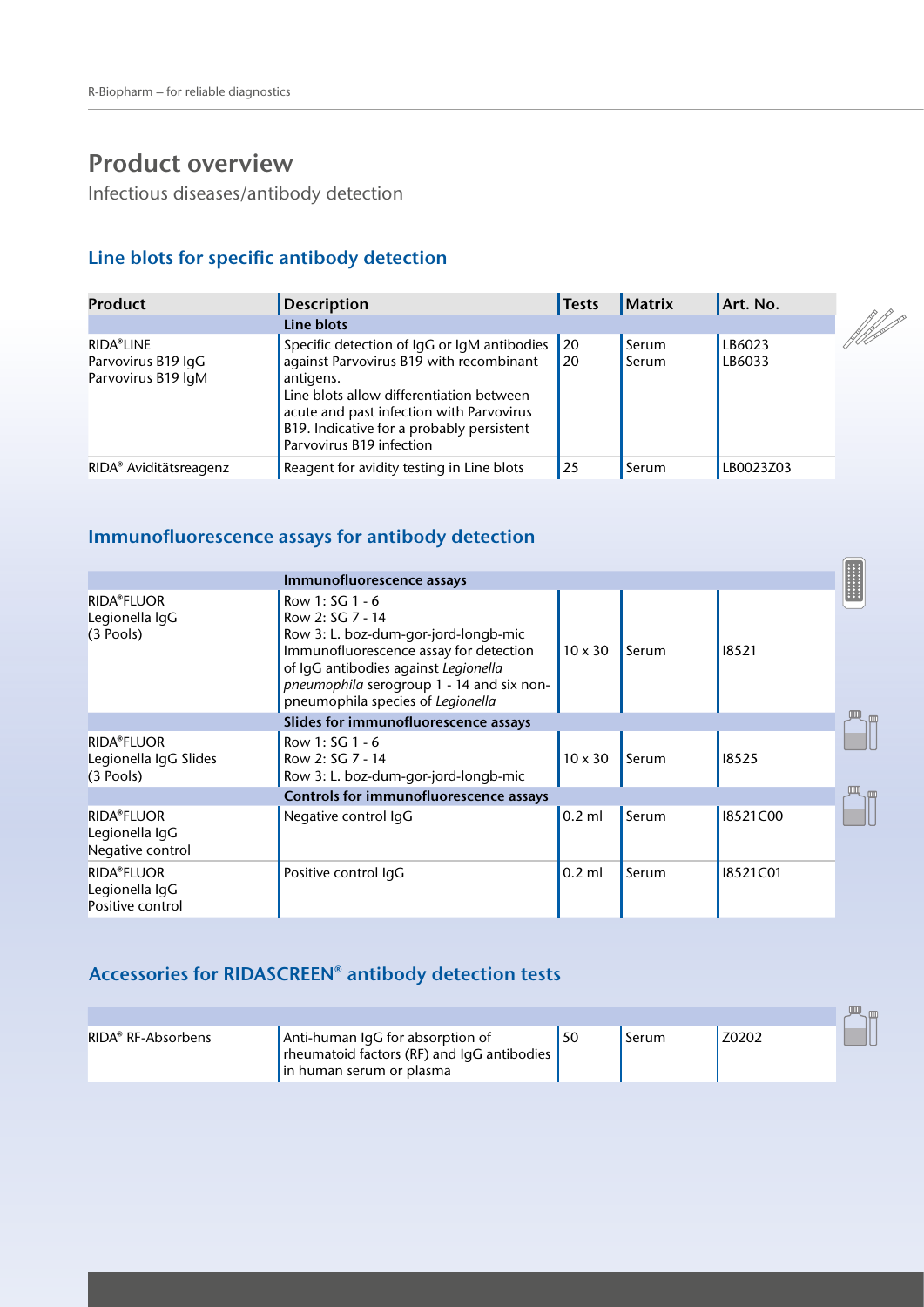

Infectious diseases/antibody detection

#### **Autoimmune diseases**

| <b>Product</b>             | Description                                                                           | <b>Tests</b>                                    | <b>Matrix</b> | Art. No.                                                          |
|----------------------------|---------------------------------------------------------------------------------------|-------------------------------------------------|---------------|-------------------------------------------------------------------|
|                            | <b>Microspot arrays</b>                                                               |                                                 |               |                                                                   |
| SeraSpot® ANA-12 IgG       | Specific detection of IgG antibodies against<br>12 nuclear and cytoplasmatic antigens | $1 \times 48$<br>$1 \times 96$<br>$2 \times 96$ |               | Serum/plasma SP-002-12 G-S6<br>SP-002-12 G-S12<br>SP-002-12 G-S24 |
| SeraSpot® ANA-17 IgG       | Specific detection of IqG antibodies against<br>17 nuclear and cytoplasmatic antigens | $1 \times 48$<br>$1 \times 96$<br>$2 \times 96$ |               | Serum/plasma SP-002-17 G-S6<br>SP-002-17 G-S12<br>SP-002-17 G-S24 |
| SeraSpot® HepAk-7 IgG      | Specific detection of IgG antibodies in<br>autoimmune liver diseases                  | $1 \times 48$<br>$1 \times 96$<br>$2 \times 96$ |               | Serum/plasma SP-004-7 G-S6<br>SP-004-7 G-S12<br>SP-004-7 G-S24    |
| SeraSpot® Vaskulitis-3 IqG | Specific detection of IgG antibodies in<br>systemic vasculitis                        | $1 \times 48$<br>$1 \times 96$<br>$2 \times 96$ |               | Serum/plasma SP-003-3 G-S6<br>SP-003-3 G-S12<br>SP-003-3 G-S24    |

Please contact R-Biopharm for automatic solutions.